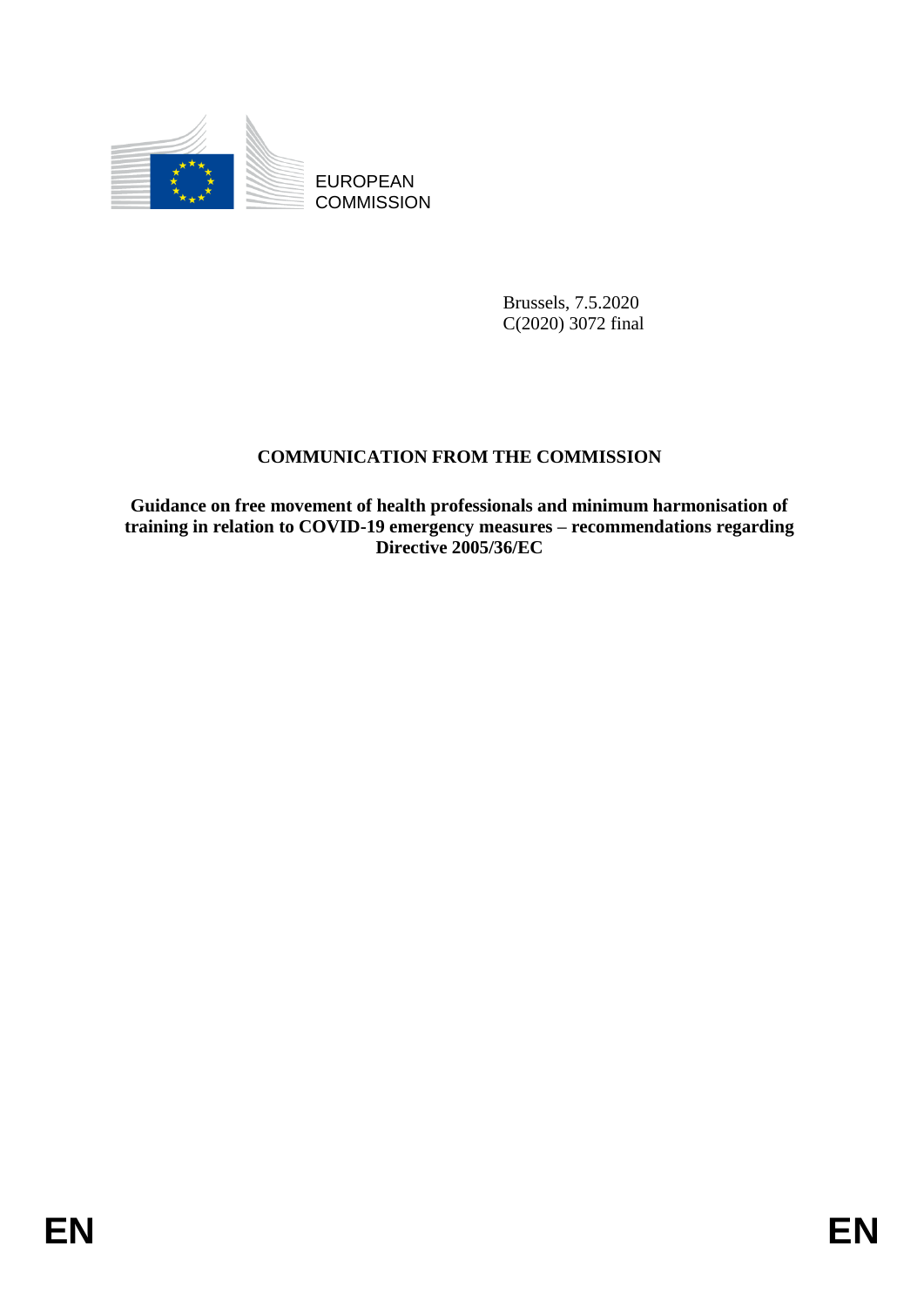#### **COMMUNICATION FROM THE COMMISSION**

# **Guidance on free movement of health professionals and minimum harmonisation of training in relation to COVID-19 emergency measures – recommendations regarding Directive 2005/36/EC**

The COVID-19 crisis requires immediate and exceptional measures in the field of public health. Member States are struggling to provide enough medical staff to fight the crisis and still be able to diagnose, treat and care for patients. The situation in healthcare facilities and training institutions may have an impact on the possibility to provide full training to health professions, in particular practical training.

While reacting swiftly to the crisis is of paramount importance, there is also a need to keep in mind the more medium- or long-term effects that any emergency measures might have and to mitigate the negative impacts as far as possible by being resourceful and flexible. The Commission wishes to support the Member States by providing assistance and information, and in particular by highlighting certain aspects of Directive 2005/36/EC that are important when considering how to minimize the consequences of the crisis' impact on healthcare professionals. This includes impacts on harmonised training requirements and safeguarding the full rights of health professionals, including the facilitation of the recognition of qualifications for cross-border movement and ensuring a high level of health and safety for the patients.

The aim of this guidance is to ensure the free movement of health professionals to the largest extent possible, given the extraordinary circumstances they are currently facing. This guidance complements the information provided in the Communication on EU emergency assistance on cross-border cooperation in healthcare related to the COVID-19 crisis<sup>1</sup> and in the Communication on the implementation of the temporary restriction on non-essential travel to the EU, on the facilitation of transit arrangements for the repatriation of EU citizens, and on the effects on visa policy<sup>2</sup>.

The Commission wishes to reassure Member States that it will be available to discuss with each and every one of them the particular problems encountered during the crisis and to address them, if appropriate and necessary, in a suitable way, using all the administrative and legislative means at its disposal.

The Directive sets out rules on the cross-border recognition of professional qualifications. For certain sectoral professions such as general care nurses, dentists (including specialists), doctors (including a range of specialists) and pharmacists, the Directive also lays down minimum training requirements at EU level. Under Article 21(1) of the Directive, host Member States must automatically recognise the qualifications awarded at the end of such training listed in Annex V of the Directive. The qualifications of other health professionals, such as specialised nurses for whom no minimum training requirements exist at EU level, are not subject to automatic recognition. Host Member States are allowed (but not obliged) to check the qualifications of those professionals and may impose compensation measures where appropriate.

 $\overline{a}$ 

<sup>&</sup>lt;sup>1</sup> [https://eur-lex.europa.eu/legal-content/EN/TXT/?uri=OJ%3AJOC\\_2020\\_111\\_I\\_0001](https://eur-lex.europa.eu/legal-content/EN/TXT/?uri=OJ%3AJOC_2020_111_I_0001)

<sup>2</sup> [https://eur-lex.europa.eu/legal-content/EN/TXT/?uri=CELEX:52020XC0330\(02\)](https://eur-lex.europa.eu/legal-content/EN/TXT/?uri=CELEX:52020XC0330(02))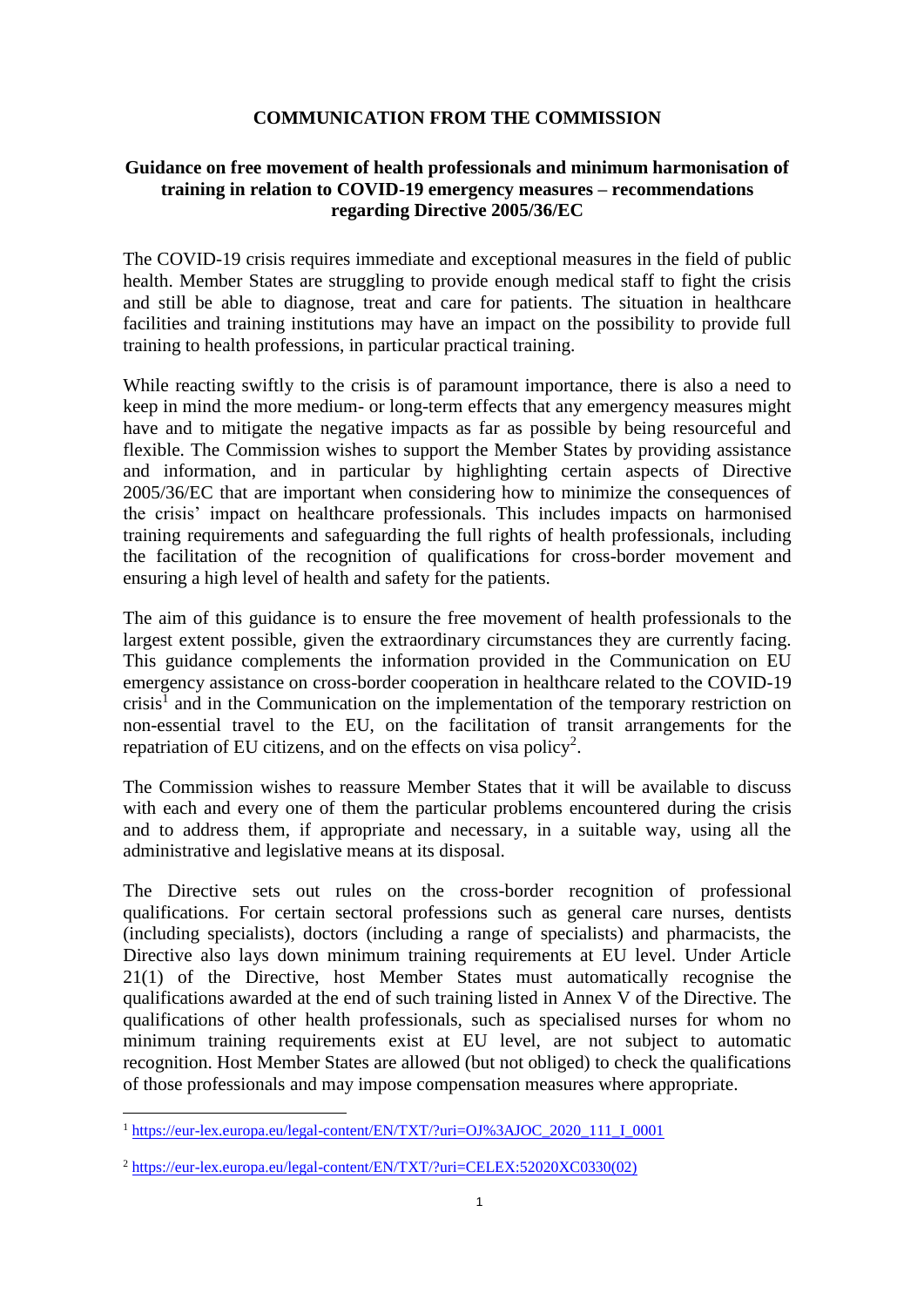The following points should guide Member States when considering measures to address immediate staff shortages or measures for training future health professionals.

### **1. Recognition and permission to work for health professionals in cross-border situations**

a. The Directive provides professionals requesting recognition of their qualifications in another EU country with rights to ensure that Member State authorities assess their requests properly and within certain procedural safeguards and deadlines. These rules set out the most that can be required of health professionals. They do not oblige the Member States to impose restrictions as regards recognition procedures. As a result:

The Directive does not prevent Member States from taking a more liberal approach to how they treat incoming health professionals, both for temporary service provision or establishment, for instance by dropping the requirement for a prior declaration and prior check of qualifications or by applying shorter deadlines for handling applications, requesting fewer documents than usual, not asking for certified translations or not insisting on a compensation measure when the host Member State considers that there is no major risk to patient safety. The measures in place should be of non-discriminatory nature.

The training of some health professions, such as doctors with basic medical training, a number of medical specialisations such as respiratory medicine or anaesthetics, and general care nurses is based on minimum harmonisation under the Directive.

For the purpose of temporary and occasional service provision, where these health professionals move temporarily to another Member State to strengthen the workforce for a limited period, only a simple prior declaration may be required of them, without any need to wait for a decision from the host Member State authorities. Such declaration obligations can be waived unilaterally by the host Member State, either in general or for particular periods, activities or sectors.

For other health professions, Member States can impose a prior check of the qualifications of professionals whose activities have health and safety implications. This may be the case for specialist nurses (as opposed to general care nurses), certain specialist doctors, for example if the receiving Member State has a regulated specialty that does not exist in the sending Member State, or paramedical professionals such as physiotherapists.

Prior checks are not mandatory under the Directive and Member States remain free to speed up, reduce or dispense with such prior checks.

b. The Directive does not apply to applicants that are not yet fully qualified in their home Member State. This does not prevent the host Member State from allowing them to provide limited health services in its territory or be employed under its own national law, including via specific procedures put in place to respond to the crisis.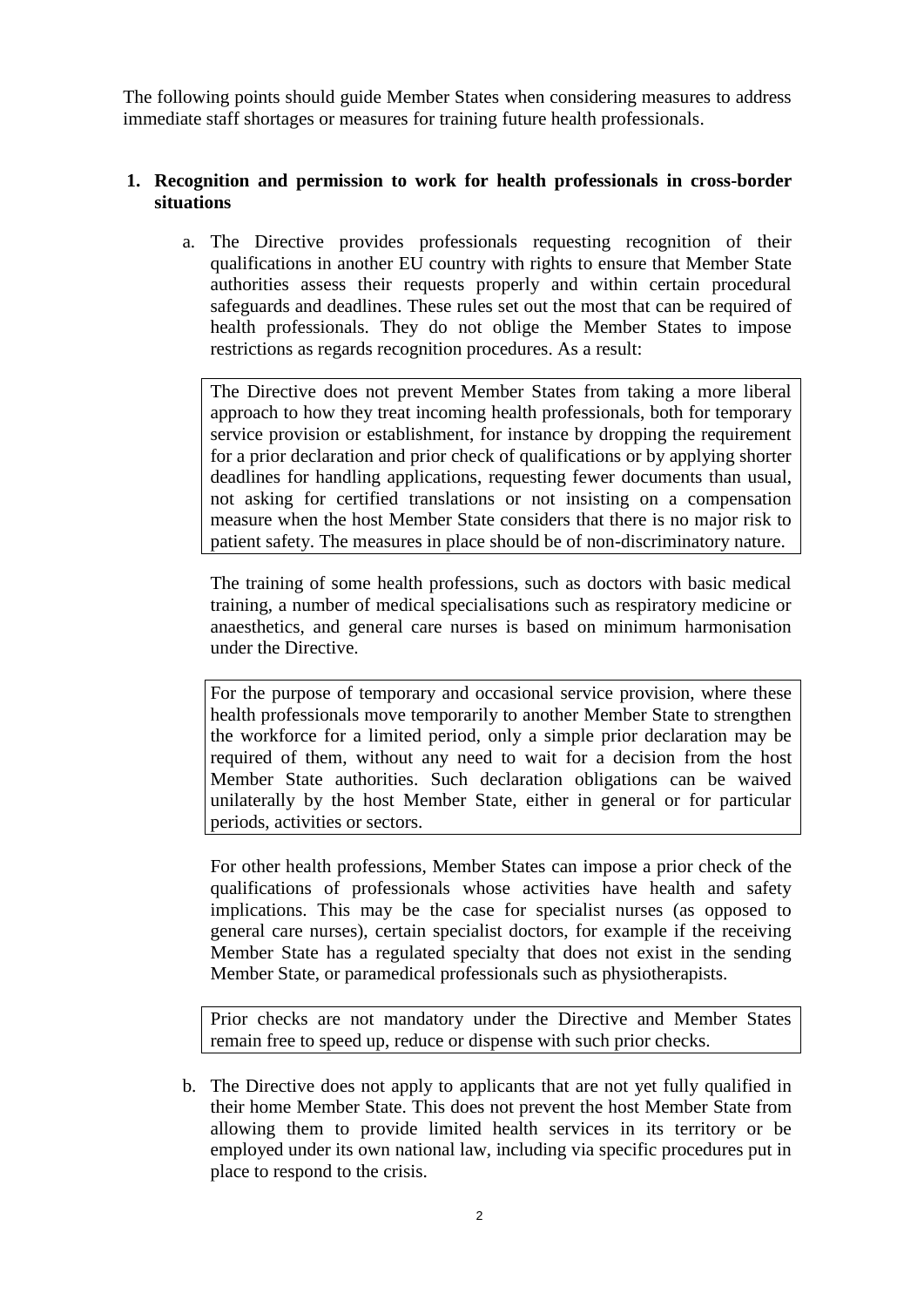### **2. Early graduation for sectoral health professions or temporary adaptations of the curricula due to the crisis**

Some Member States may be considering early graduation for students at an advanced stage of training in order to make medical staff available or because the final months of training cannot be completed due to the crisis (closed training institutions, inability to provide structured practical training in hospitals etc.) Any such consideration needs to take into account the fact that the sectoral health professions are subject to minimum training requirements at EU level.

- a. If the minimum requirements set out in the Directive are met, early graduation in sectoral professions or shortening of training is within the competence of the Member States and is in line with the Directive. The qualifications listed in Annex V can be issued to the professionals in question and they will have full rights to automatic recognition in the future. This may be the case, for example, in countries where training goes beyond the minimum requirements required by the Directive.
- b. If the minimum requirements set out in the Directive cannot be met, a derogation from Article 21(6) of the Directive would need to be requested so that students graduating in 2020 could obtain, under the current exceptional circumstances linked to COVID-19, the diploma listed in Annex V.

Article 61 of the Directive provides the possibility to allow for a derogation from specific provisions of the Directive for a limited period via adoption of an implementing act if a Member State encounters major difficulties in applying a specific provision of the Directive. The implementing act could take the form of a Decision or a Regulation.

The scope and content of any derogation will depend on the specific circumstances in a given Member State. The need for a derogation would have to be determined on the basis of clear and concrete information from the Member States concerned as to which rules they would not be able to follow due to the exceptional circumstances and whether this would apply to all graduates or only to individual ones or to specific institutes, regions etc. Furthermore, the Member State would need to specify the means by which the graduates will be able to complete the missing parts of the minimum training requirements and over which period of time.

The derogation, if considered appropriate, would be contained in an implementing act and would be subject to the condition that the knowledge, skills and competences referred to in the minimum training requirements will be acquired, albeit in part after the diploma has been issued. Completion of the training in line with the Directive could be achieved in different ways, for example by professional experience gained during the emergency situation or afterwards, further specialised training or continuous professional development programmes. It would therefore not be necessary to return to the training programme or to integrate the 2020 graduates into the following year's programme once the emergency is over.

Diplomas that are issued based on the conditions set out in a derogation would not be eligible for automatic recognition by the host Member State until the minimum training requirements have been met. The Commission